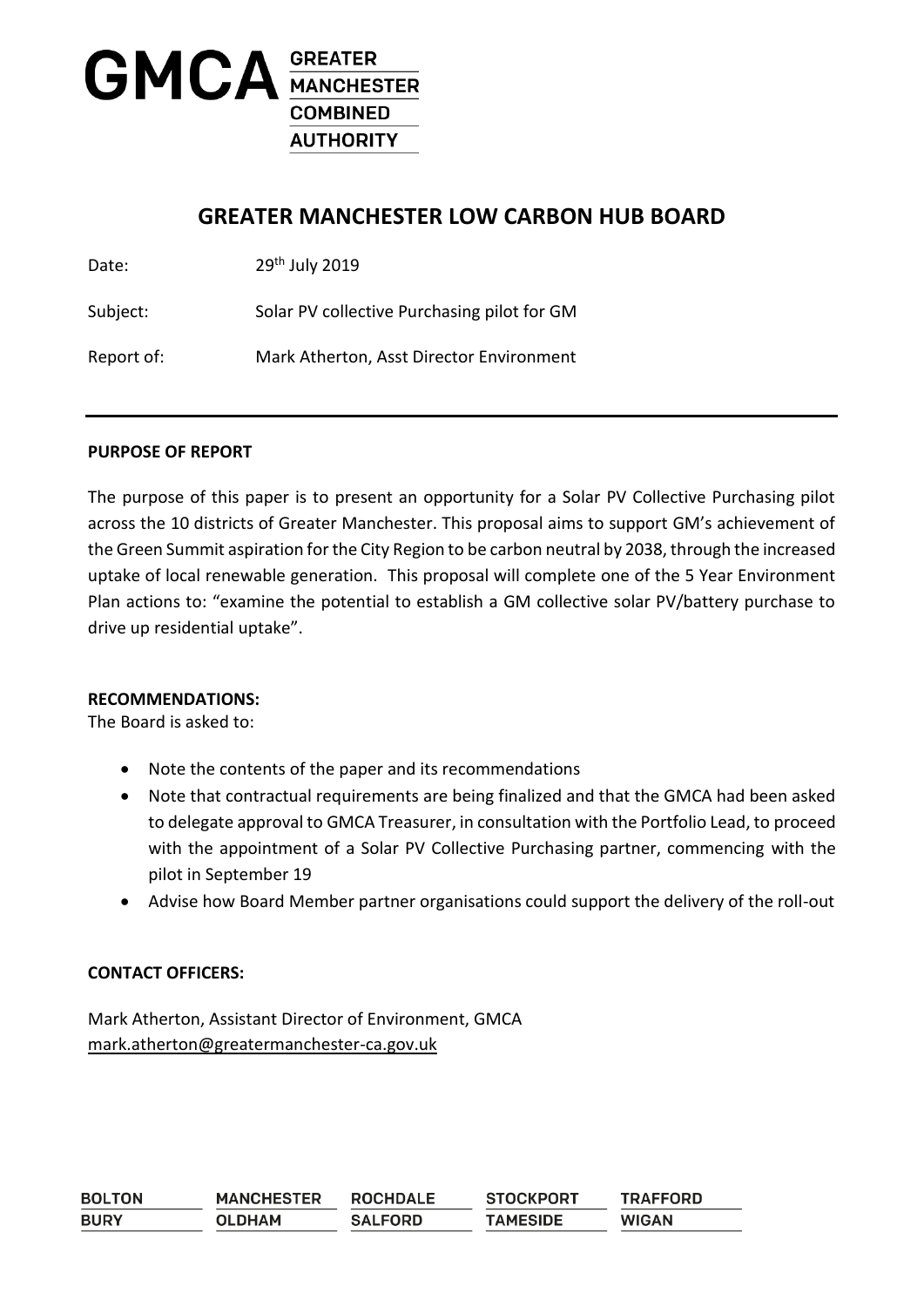### **1. Background**

- 1.1. The GM Green Summit, held in March 2019, provided further detail on Greater Manchester's aspiration to be carbon neutral by 2038, meeting the challenge of climate change and supporting the transition to a smarter and cleaner future whole energy system.
- 1.2. One of the Green Summit outcomes, was the launch of the 5yr Environment Plan for Greater Manchester, detailing what we need to do as a region over the next 5 years. Priority 1 under 'Our Energy Supply' stated the need to increase 'local renewable generation by adding at least a further 45MW by 2024'.
- 1.3. As part of the region's drive to meet the challenge outlined within the Plan, a range of approaches are required, including leadership through our own estates, commercial, industrial and domestic properties. This proposal aims to target the domestic and small businesses `able to pay' market through a collective purchasing, reverse auction.
- 1.4. As of 2018, only 2.5% of Greater Manchester's housing stock had solar PV, which highlights there is opportunity for greater uptake, and a key role for the GMCA and the District Councils to support this.
- 1.5. A Solar PV (photovoltaic) collective purchasing scheme would test the extent that a reverse auction approach can increase domestic rooftop solar installations across the region, currently 62% lower per household than the England average.
- 1.6. Identical reverse solar PV auction schemes have been undertaken in Norfolk, Greater London Authority and Sussex, administered by iChoosr (a specialist procurement company).These schemes benefited from local authority backing providing residents reassurances, which played significant part in their decision to participate. Overall, IChoosr have run 30 schemes over 3 countries resulting in 50,000 installations totaling 175MW of generation with a retail value in excess of £200m.
- 1.7. These schemes have achieved average cost reductions for residents of between 16-35%, for typical 3.5kWh installations, versus open market purchases.

# **2. Proposal**

- 2.1. It is proposed that GMCA participate in the forthcoming iChoosr scheme planned for September 2019, across the 10 districts. This would provide the city region with the opportunity to increase our renewable generation by circa 5MW (towards our 45MW target), through a private investment of circa £6.7m. The timing proposed is to align with the next IChoosr scheme, which will run across a minimum of 3 UK regions.
- 2.2. GMCA would be required to invest circa £100,000 to cover marketing and communication costs, however, there is the potential to recoup this initial investment through referral fees for each successful installation. The aim of the scheme would be to achieve at least 1900 installs, leading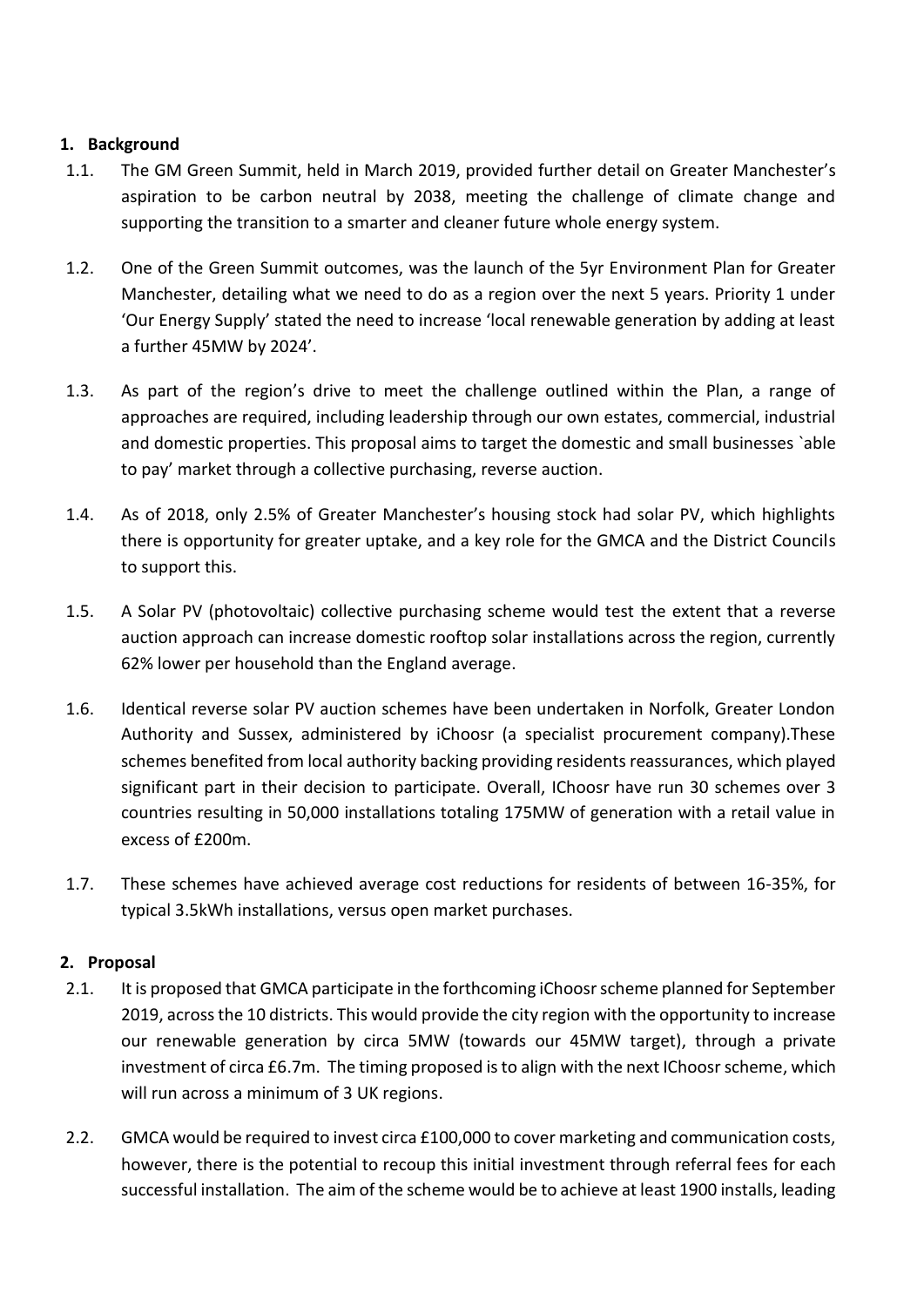to the generation of circa £115,000 income from referral fees. If this level of success is achieved, the scheme could be cost neutral.

- 2.3. The £100k will be used to fund direct marketing to households and businesses, either via each individual Local Authority (paid for by the project) and/or via a centalised coordinated approach. The `ask' of participating authorities would therefore be that they support the marketing of the scheme to their residents.
- 2.4. The marketing of the scheme may include: direct mail, local adverts/articles, press releases, social media and venue information sessions. It is estimated that this will involve between 30- 60 hours of LA officer time (per District). For those Districts that wish to participate (the preferred option) the cost of time and materials will be funded by the project and allow the District to co-brand the initiative. This will be supplemented by a centralized marketing campaign to cover the whole of GM.
- 2.5. The scheme provides the ability to support a range of 'able to pay' participants including domestic residents and small business owners, up to 30 panel installations.
- 2.6. As part of the scheme, the option to support further deployment of solar PV across smaller public buildings and ALMO/RSL stock provides the opportunity to de-risk the required investment highlighted in point 2.1.
- 2.7. Further detail explaining the reverse auction, the proposition to the householder, how the scheme works and the commitment of the Local Authorities can be found in Annex 01 – Domestic Solar PV Collective Purchasing Scheme.
- 2.8. All of the suppliers' costs including (but not limited to) the system, cabling, installation & scaffolding are included in the bid, yet individual designs are bespoke. Due to the volume, small differences in pricing for this are omitted. This means for example that residents will pay the same if their panels are installed portrait or landscape, or if they need 5 or 10 meters of DC cable. For cost elements that have more impact, such as non-standard scaffolding, an extra cost is defined and communicated with the customer. These costs are subject to survey. Customers are never obligated to accept changes to their offer that result in higher costs.

# **3. Single source supplier justification**

3.1. It is proposed we explore the contractual arrangements with iChoosr, with the intention of awarding a contract to act as the partner for a collective solar purchasing scheme in Greater Manchester. Although there are many different solar PV panel suppliers operating in GM and the UK, the services iChoosr provide, as a procurement aggregator, are distinctly different to those of a PV supplier.